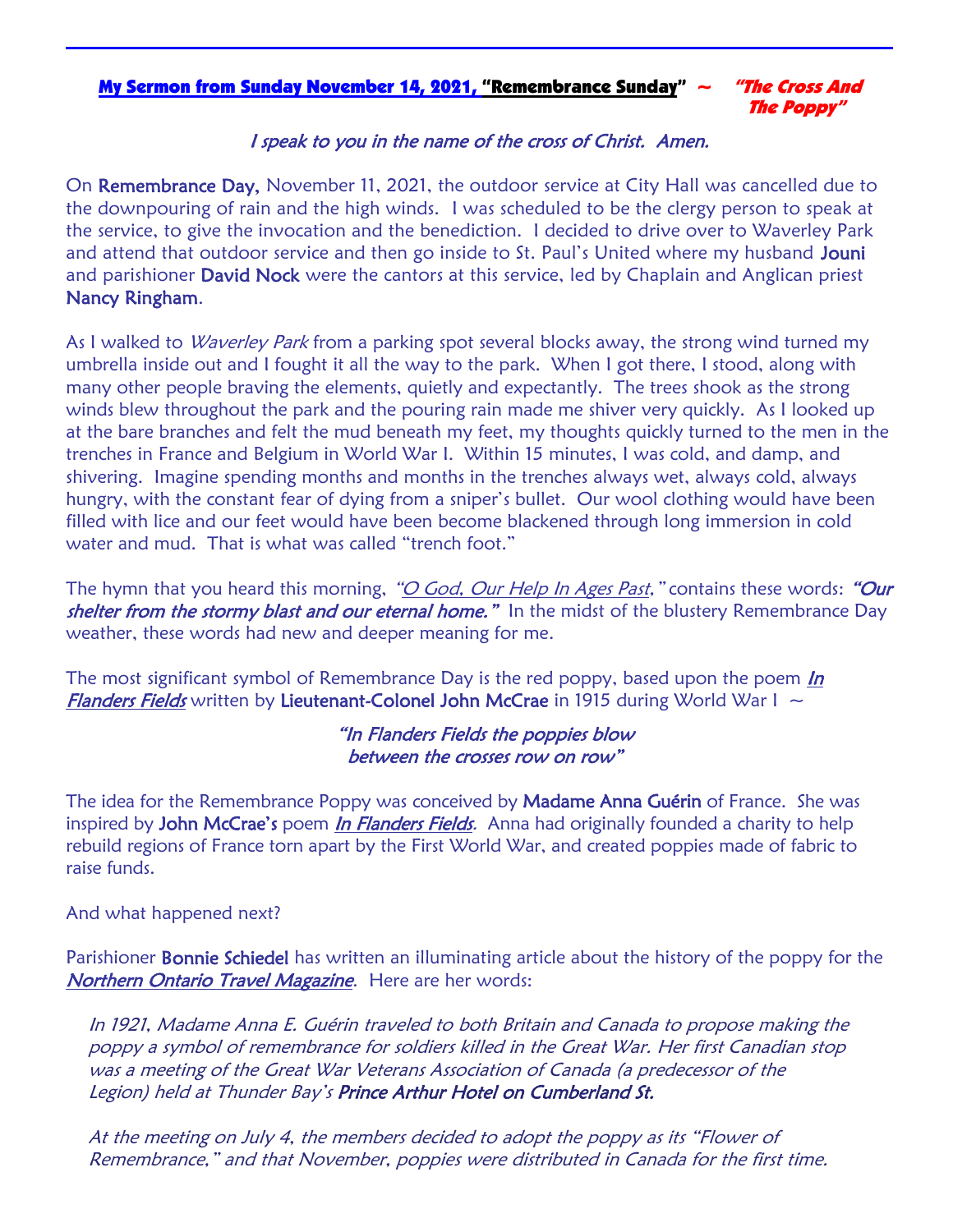Here is the plaque that is displayed in the lobby of the Prince Arthur:

The original poppies were sewn out of fabric. Parishioner and legion member Marion Leat gave me one of these **commemoration poppies** to celebrate the 100th

anniversary of the poppy's use in Canada. Here it is. This is what the original poppies of 1921 looked like. (I hold up the poppy.)

The poppy is a symbol of remembrance

> œ 冒  $\overline{m}$

 $\blacksquare$ 

■ 日 田



"IN COMMEMORATION OF THE SEVENTIETH ANNIVERSARY OF THE BLOOD RED POPPY AS A SYMBOL OF REMEMBRANCE TO WAR VETERANS AND THOSE WHO GAVE THEIR LIVES FOR FREEDOM AND TRUTH DURING WORLD WAR ONE. MADAME GUERIN, THE POPPY LADY OF FRANCE FIRST PROPOSED THAT A POPPY DAY BE HELD IN CANADA AT A NATIONAL CONFERENCE OF THE GREAT WAR VETERANS ASSOCIATION DURING THEIR MEETING AT THE PRINCE ARTHUR HOTEL, PORT ARTHUR, ONTARIO 4TH JULY, 1921. THE FIRST POPPY CAMPAIGN HELD IN CANADA, 11TH **NOVEMBER, 1921.** PORT ARTHUR BRANCH No. 5. MANITOBA AND NORTHWESTERN ONTARIO COMMAND, ROYAL CANADIAN LEGION,



17TH, JUNE, 1991.

and is always worn on the left hand side of our chests over our hearts.

Physical symbols are significant to us as they represent greater truths. Every time I saw parishioner and newscaster Fiona Gardiner wearing a poppy on TV, I was moved and drawn into the story of the sacrifice of all who fight for peace and justice.

# The POPPY.

The Christian symbol of the **CROSS** draws you and me into the story of our salvation. In our gospel this morning for Remembrance Sunday, we have a conversation with Jesus in which Jesus explains that because he is doing the will of God, his Father, we are to turn to Jesus and I am quoting from the gospel:

## "That all who see the Son and believe in him may have eternal life." (John 6:40)

I must tell you that my 'spell checker' is not Christian. When I typed in "Son" and not "Sun," the word Son was double-underlined meaning that I had made a mistake and spelled it incorrectly.

Where and when do we see the Son? When we evoke his name, when we look at the Christ in each other, when we expect to see him at all times and in all places, when we pray.